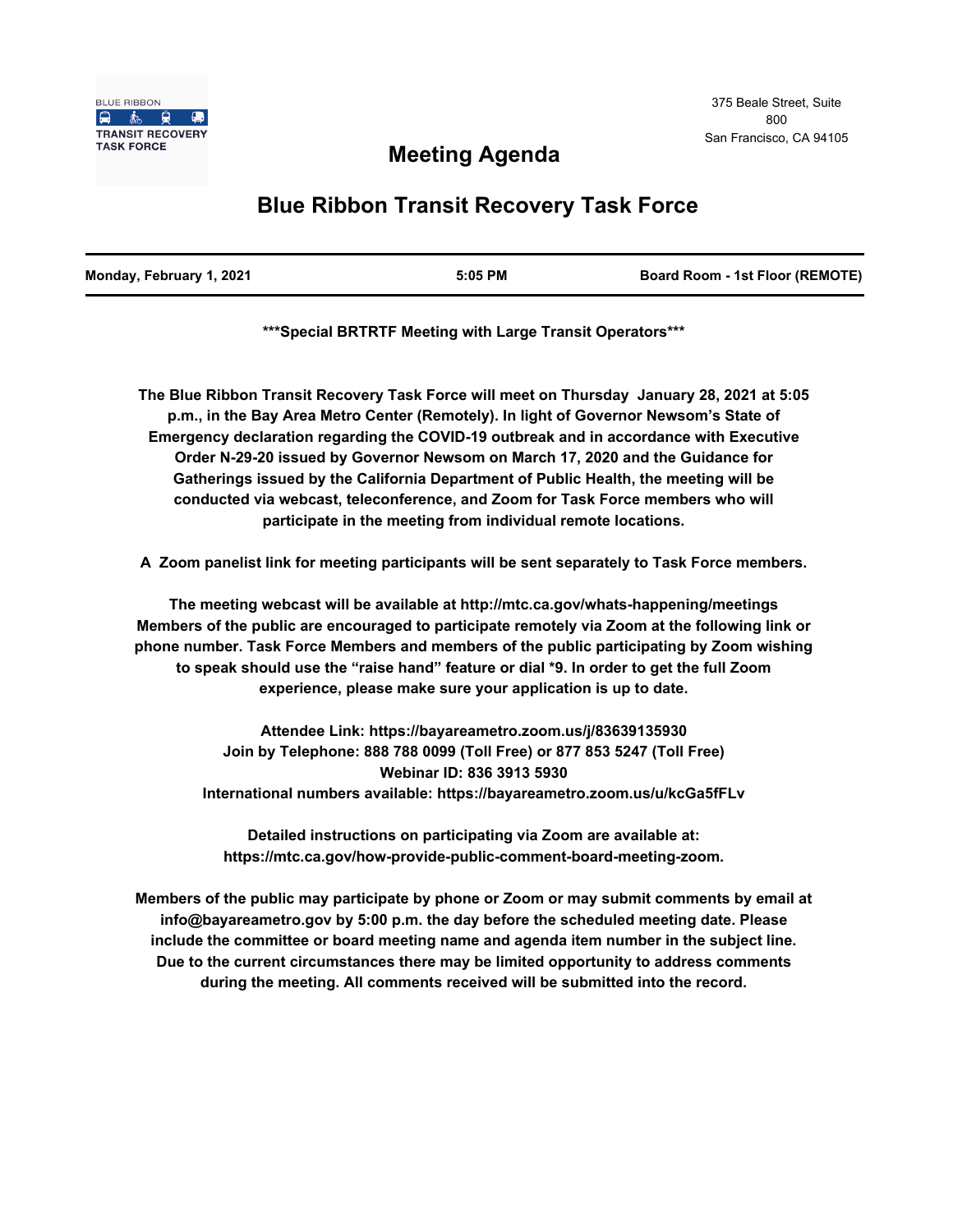Large Transit Operators invited to this Meeting:

*San Francisco Municipal Transportation Agency (SFMTA) Bay Area Rapid Transit District (BART) Alameda-Contra Costa Transit District (AC Transit) Santa Clara Valley Transportation Authority (VTA) Peninsula Corridor Joint Powers Board (Caltrain) San Mateo County Transit District (Samtrans) Golden Gate Bridge, Highway & Transportation District (Golden Gate Transit & Golden Gate Ferry)*

#### **1. Rollcall/Confirm Quorum**

#### **2. Chair Comments**

*Commissioner Jim Spering*

### **3. Presentation on Blue Ribbon Transit Recovery Task Force**

- *Questions/Discussion by transit agency board members and general managers*
- *Committee Member perspectives*
- *Public Comment*

| 21-0262             | Presentation on Blue Ribbon Transit Recovery Task Force |  |
|---------------------|---------------------------------------------------------|--|
| <b>Action:</b>      | Information                                             |  |
| <b>Presenter:</b>   | Commissioner Jim Spering and Therese W. McMillan, MTC   |  |
| <b>Attachments:</b> | <b>Cover Memo</b>                                       |  |
|                     | <b>Presentation to Large Transit Operators</b>          |  |
|                     | <b>Draft Problem Statement</b>                          |  |

4. Public Comments / Other Business

*Public Comment on items not on the agenda*

#### **5. Closing Remarks**

*Commissioner Jim Spering*

**6. Adjournment**